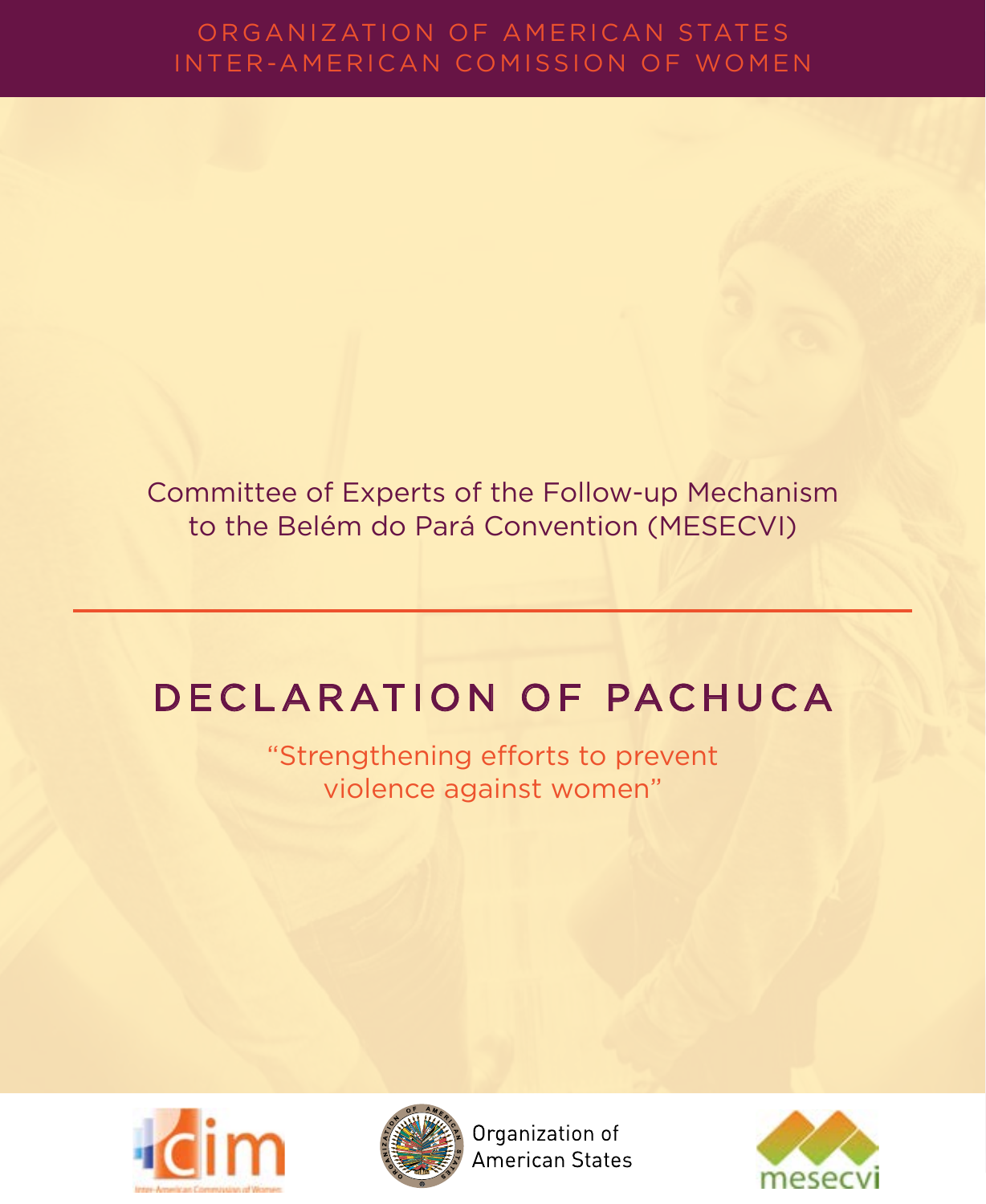## DECLARATION OF PACHUCA

"Strengthening efforts to prevent violence against women"

EXECUTIVE COMMITTEE 2013-2015 THIRD REGULAR SESSION Pachuca, Hidalgo May 16th 2014

OEA/Ser.L/II.5.32 CIM/CD/doc.16/14 rev.3 May 27th 2014 Original: Spanish

CIM03557E01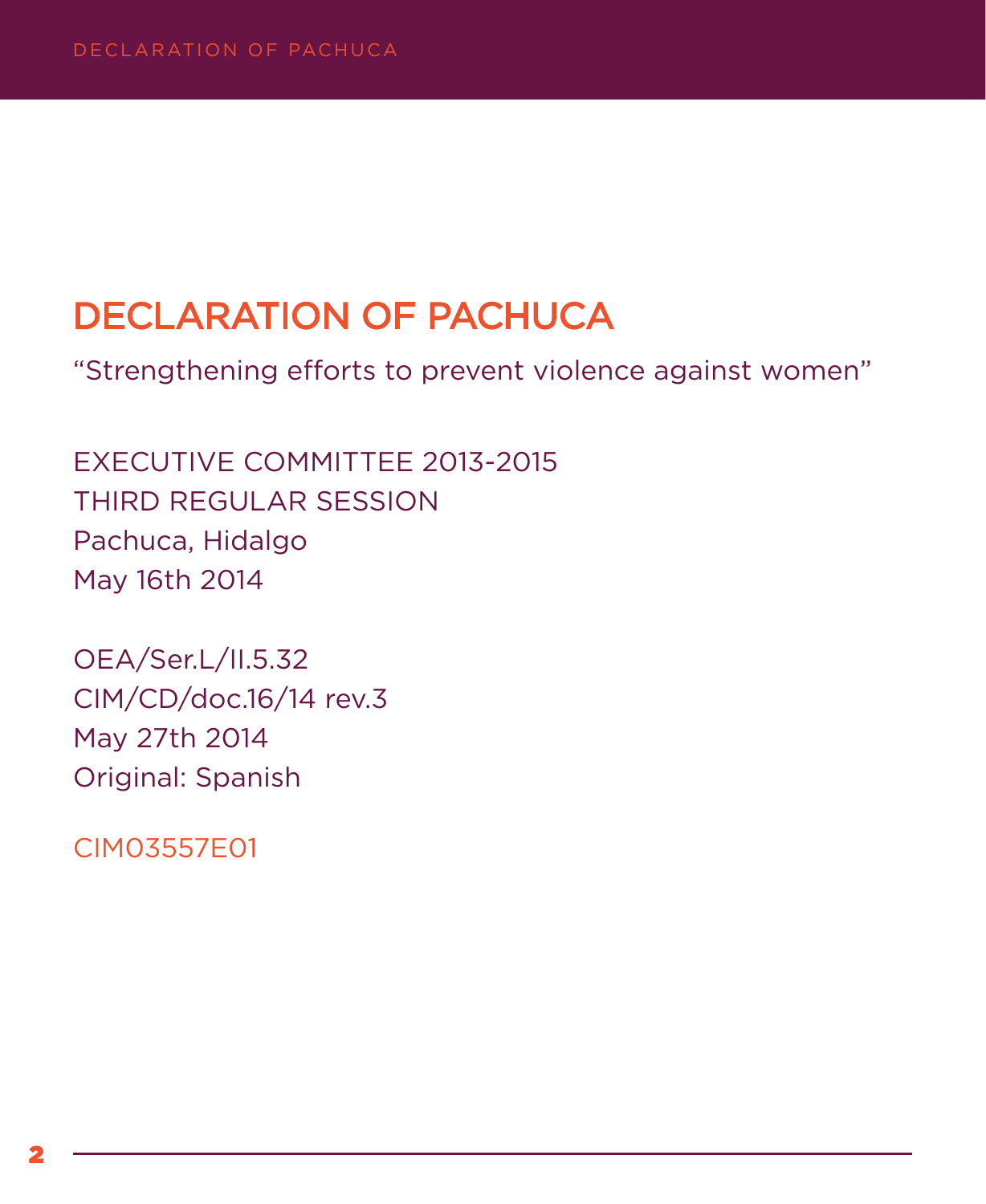We, the principal and alternate delegates of the Inter-American Commission of Women (CIM) and the Experts of the Committee of Experts of the Follow-up Mechanism to the Belém do Pará Convention (MESECVI) of the Organization of American States (OAS), gathered in Pachuca, Hidalgo, Mexico, on May 15th 2014, on the occasion of the Hemispheric Forum Belém do Pará +20 "The Belém do Pará Convention and the prevention of violence against women: Good practices and proposals for the future," and the Third Regular Session of the CIM Executive Committee 2013-2015;

### BEARING IN MIND:

That twenty years ago, the *Inter-American Convention on the Prevention, Punishment and Eradication of Violence against Women* (Belém do Pará Convention) established the right of women to be free from violence;

That on ratifying the *Belém do Pará Convention*, States Party committed to adopting policies to prevent, punish and eradicate violence against women, to applying due diligence to prevent, investigate and impose penalties for violence against women (article 7, paragraph b); and to modifying social and cultural patterns of conduct of men and women, including the development of formal and informal educational programs appropriate to every level of the educational process, to counteract prejudices, customs and all other practices which are based on the idea of the inferiority or superiority of either of the sexes or on the stereotyped roles for men and women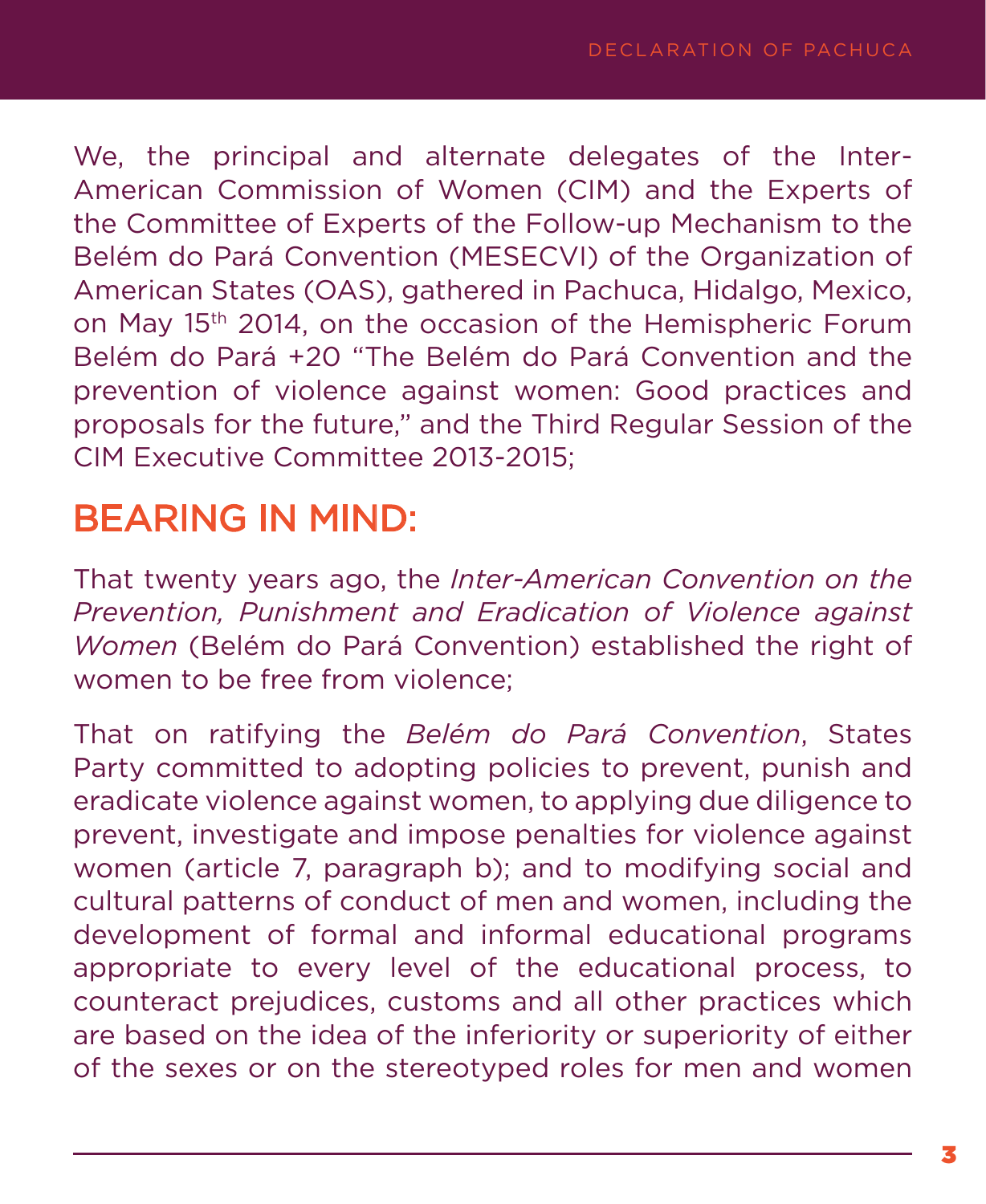which legitimize or exacerbate violence against women (article 8, paragraph b);

That through the *Declaration and Platform for Action of the Fourth World Conference on Women*, held in Beijing in September of 1995, the participating Governments declared their commitment to elaborating recommendations and develop curricula, textbooks and teaching aids free of genderbased stereotypes for all levels of education (paragraph 83a); developing human rights education programmes that incorporate the gender dimension at all levels of education (paragraph 83j); and establishing consistent with freedom of expression, professional guidelines and codes of conduct that address violent, degrading or pornographic materials concerning women in the media, including advertising (paragraph 244b)

That through the *Consensus of Santo Domingo*, adopted during the 12<sup>th</sup> Regional Conference on Women in Latin America and the Caribbean in October 2013, the participating Governments agreed to strengthen the mainstreaming of gender across all areas of public policy in connection with information and communications technologies (paragraph 34);

That through the *Consensus of Montevideo*, adopted during the 1<sup>st</sup> Regional Conference on Population and Development in Latin America and the Caribbean in February 2014, the Governments agreed to reaffirm the political will of the region, at the highest level, to combat and eliminate all forms of discrimination and violence against women and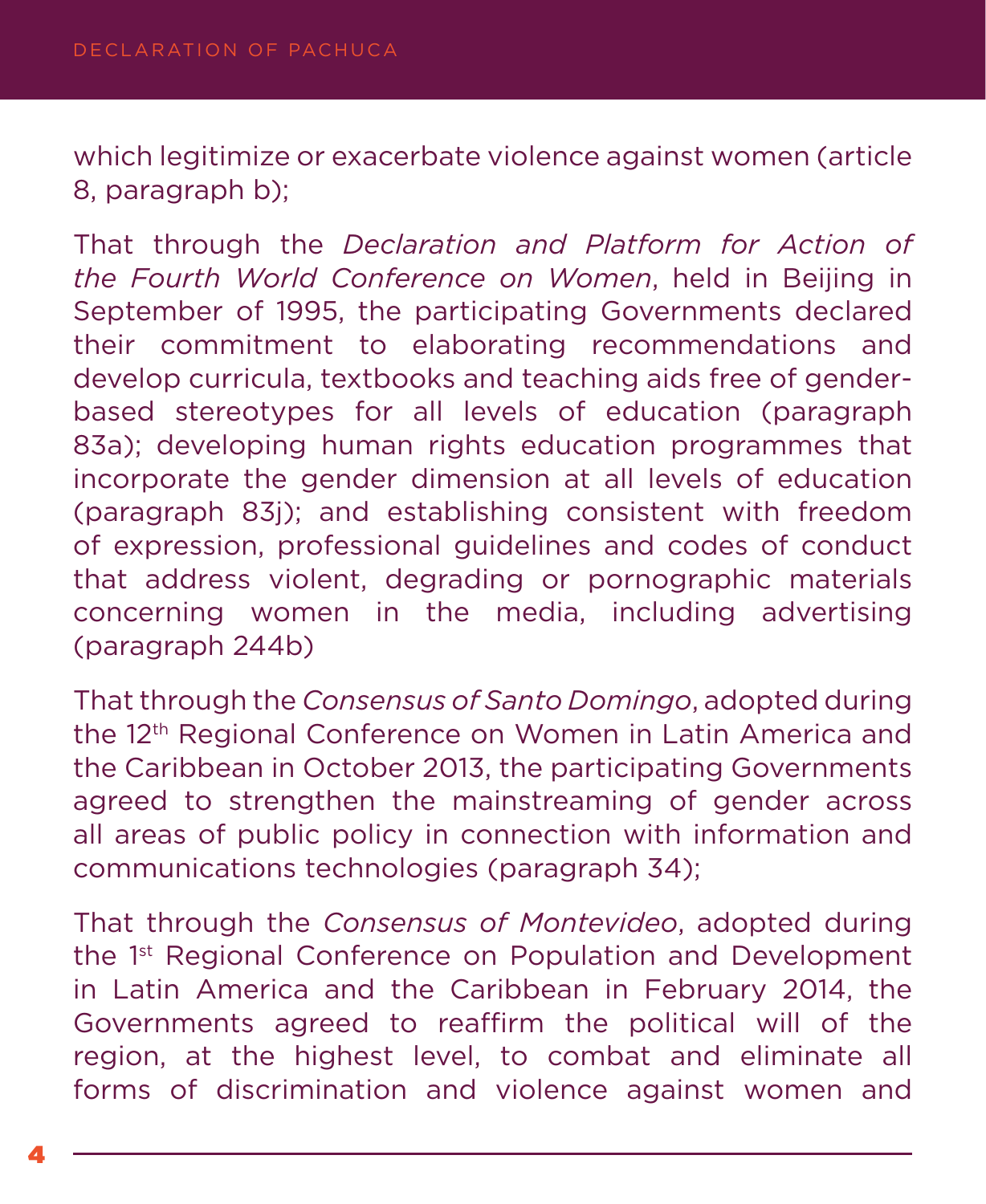actively promote the sensitization of justice officials on the implementation of a gender perspective;

That through the Agreed Conclusions of the 58th Session of the United Nations Commission on the Status of Women (E/CN.6/2014/L.7), the Member States declared their commitment to implement concrete and long-term measures to transform discriminatory social norms and gender stereotypes (paragraph 42d); fully engage men and boys, including community leaders, as strategic partners and allies in the elimination of all forms of discrimination and violence against women and girls (paragraph 42e); and recognize the important role the media can play in the elimination of gender stereotypes, and to the extent consistent with freedom of expression, increase the participation and access of women to all forms of media, and encourage the media to increase public awareness of the Beijing Platform for Action, the Millennium Development Goals, gender equality and the empowerment of women and girls (paragraph 42xx).

## TAKING NOTE WITH SATISFACTION:

That over the last two decades, the *Belém do Pará Convention*  has paved the way for a new generation of integrated laws and, in that context, for the establishment of legal standards at the national, regional and international levels, the formulation of public policies and national plans, the organization of information and awareness-raising campaigns, the development of specialized care and support services and other initiatives and activities;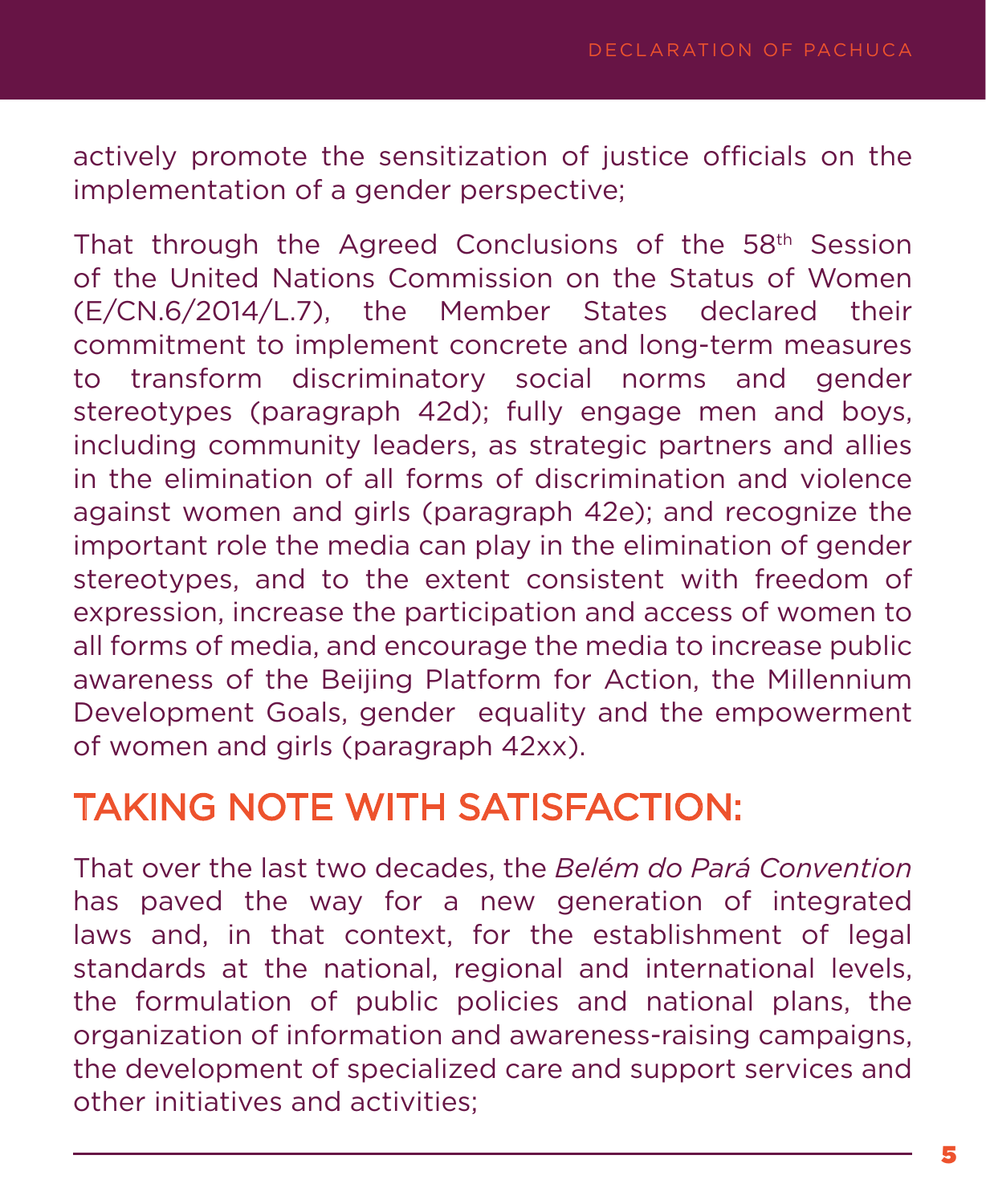Of the positive results of these efforts in terms of increasing the visibility and the collective knowledge of violence against women as a social problem and a violation of human rights, as well as the establishment of a legal and political framework to guide an inter-sectoral response to this problem in terms of prevention, punishment and care;

Of the Belém do Pará +20 Hemispheric Forum "The Belém do Pará Convention and the Prevention of Violence against Women: Good practices and proposals for the future," and the ideas, experiences and methodologies exchanged to foster education based on human rights and free from gender stereotypes, train different sectors on the nature and extent of violence against women and how to prevent it, build alliances with communications media and publicity agencies to promote gender-sensitive communication that is free of discrimination, and how to evaluate the impact of prevention efforts in order to identify good practices and lessons learned.

## RECOGNIZING

That violence against women and girls is an offense to human dignity and a violation of human rights; it undermines development, generates social instability and impedes progress towards justice and peace;

That the different forms of violence against women and girls are an obstacle to their individual development, weakens the exercise of their rights and freedoms, blocks the full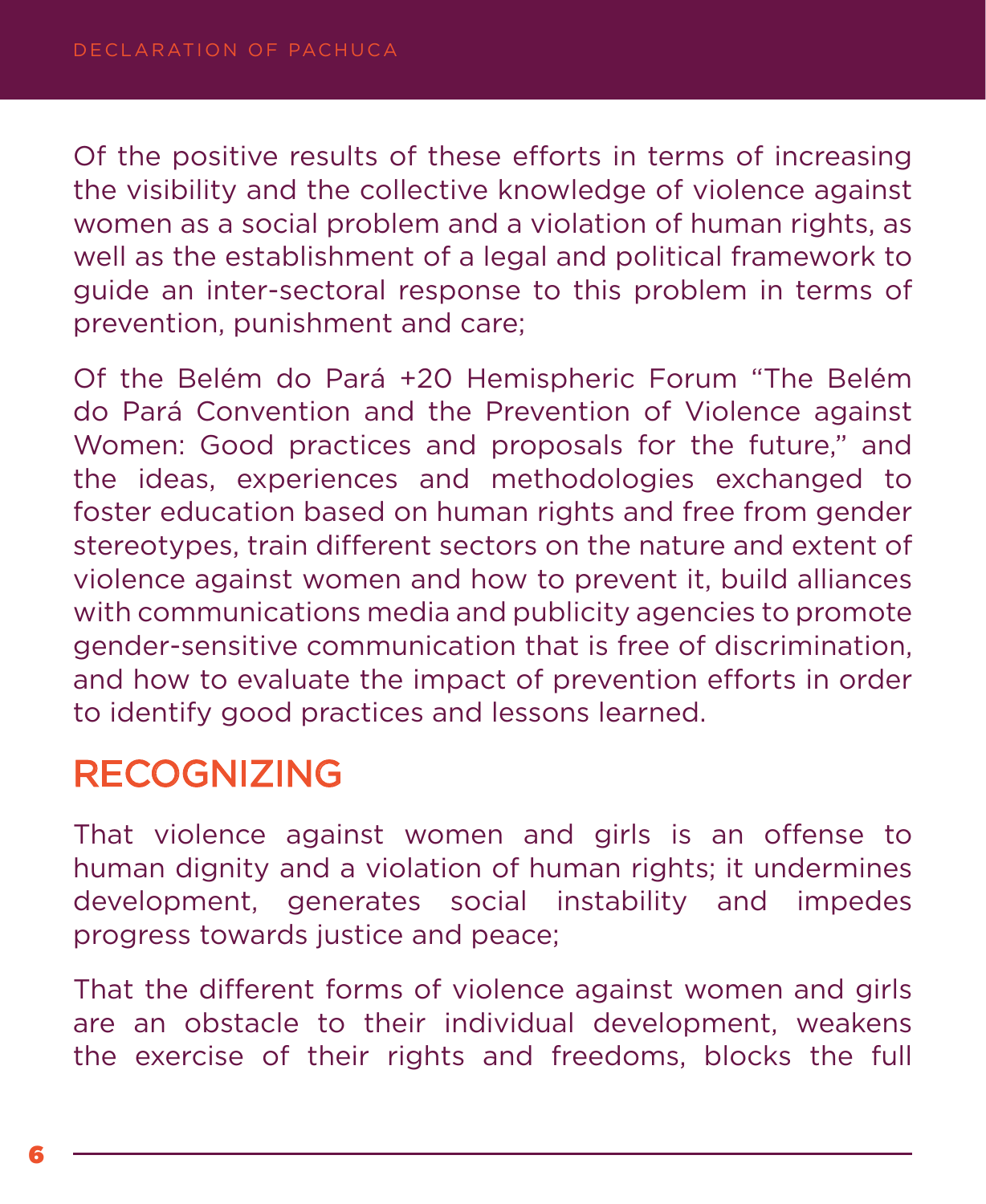development of their capacities and autonomy and limits their public, economic, social and political participation;

That in spite of the commitments adopted and the efforts made, of all the areas of work that are touched on by the Belém do Pará Convention, it is in the area of primary prevention that we have made the least progress in terms of the goals that have been set;

That although there has been a still incipient development of integral and integrated models of prevention that allows us to go beyond isolated efforts, we still possess little systematized knowledge on how to conduct prevention and how to measure the impact of prevention efforts;

That the prevention of violence against women, including primary prevention, is affected by the consideration of violence against women as a "private" matter, by the lack of recognition of the different manifestations of violence against women, including psychological, economic and symbolic violence, sexual harassment and trafficking of women, among others, and by the interrelation between these manifestations of violence.

## DECLARES THEIR COMMITMENT TO:

*Reaffirm* the validity and urgency of the provisions of the I*nter-American Convention on the Prevention, Punishment and Eradication of Violence against Women* and the *Declaration and Platform for Action of the Fourth World Conference on Women*, in light of their twentieth anniversaries, including the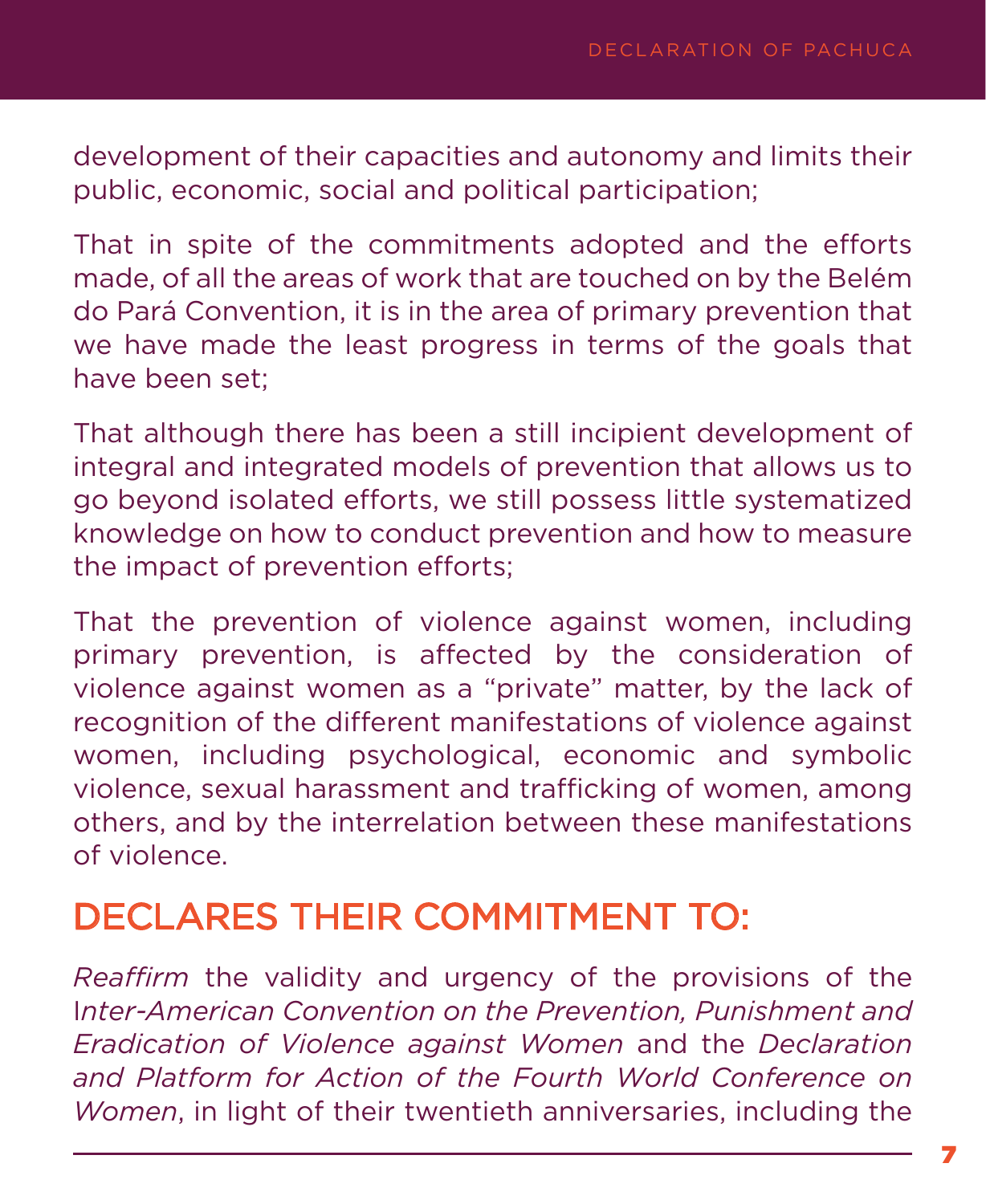need to make visible the different manifestations of violence against women and their interrelatedness;

*Strengthen* the focus on primary prevention of violence against women as an essential part of an integrated response, without detracting from existing punishment, care and eradication efforts, on the basis of proven experiences and methodologies, taking into account the ensemble of agreed commitments on the promotion of and education in human rights and the elimination of gender stereotypes in education and communication, and addressing the various manifestations of violence against women and the needs of specific populations;

*Combat* the culture of impunity for violence against women and the utilization of discriminatory stereotypes and sexism in communications media;

#### In the area of legislation and public policy

*Coordinate* with the relevant government entities and civil society, including citizen observation, oversight and monitoring bodies, to promote that the actions undertaken to prevent, punish and eradicate violence against women and girls have sufficient political support and financial and human resources for their full and effective implementation and follow-up, on the basis of agreed commitments on human rights, from a perspective of results-based management and using progressive indicators that account for the access and enjoyment of women and men of their rights;

*Include* a participatory impact evaluation component in public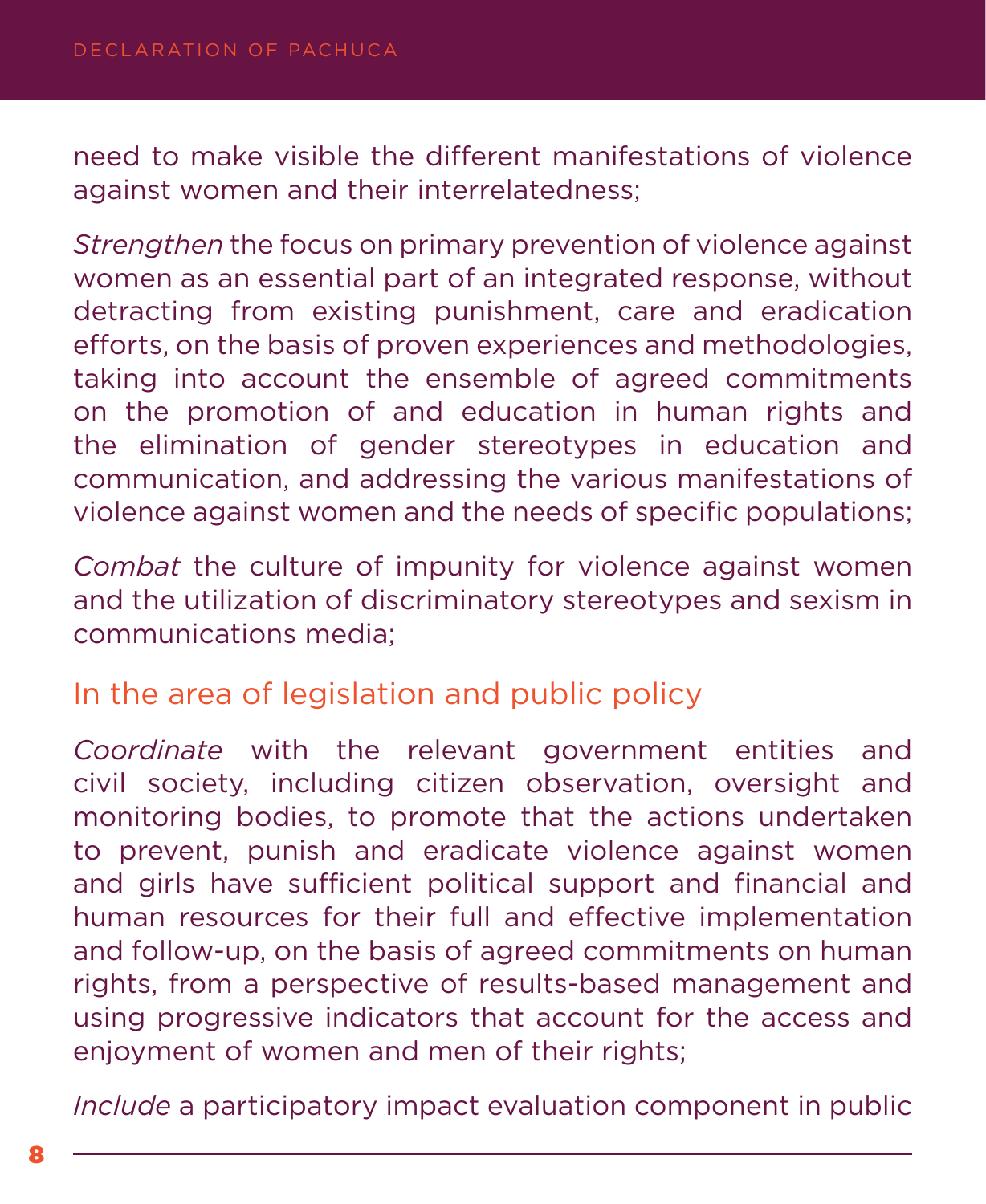policies on prevention, care and punishment of violence against women, with a view to identifying good practices and lessons learned;

*Articulate* policies to prevent violence against women and girls with: i) policies to punish and care for that violence, in order to maximize their impact on prevention; and ii) policies on security and prevention, punishment and care for social violence;

*Mainstream* a diversity approach in violence prevention policies in order to respond to the needs of specific groups;

*Promote* that policies adopted on the prevention of violence are State, rather than government policies, in order to ensure the continuity and sustainability of the response to violence against women and girls. Similarly, ensure that the policies adopted at the level of the State are valid in all the states of federal systems;

*Compile* information on the risk factors for violence against women and girls, taking into account the progress made in this area by the Pan American Health Organization (PAHO);

*Broaden* the process of formulating public policies in order to include full citizen representation, with particular emphasis on marginalized groups.

#### In the area of education

*Coordinate* with the relevant government bodies to integrate a gender and human rights perspective in educational curricula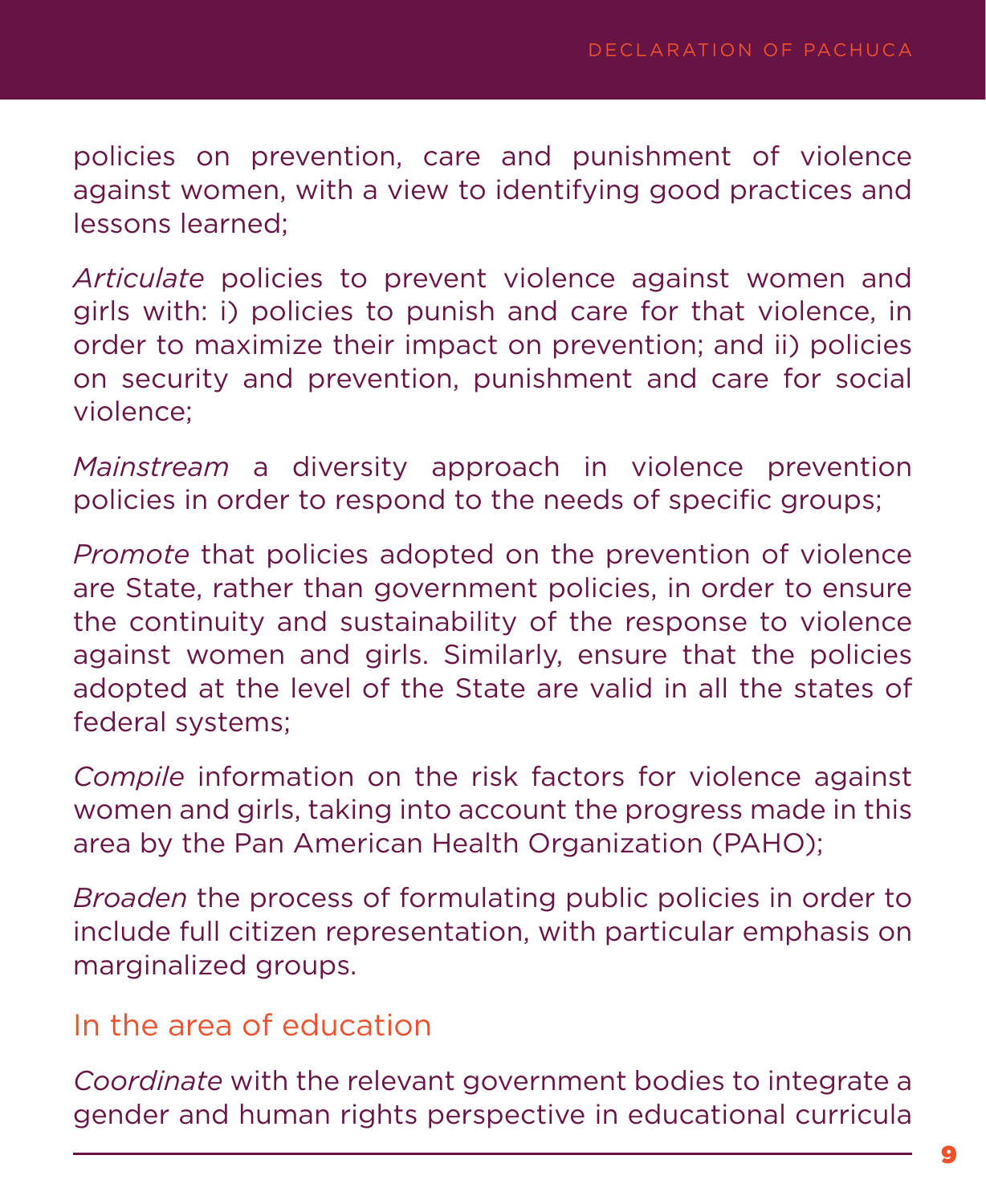and in non-formal educational environments, reaffirming the commitment to implement the Ministerial Declaration "Preventing through Education," adopted by the First Meeting of Ministers of Health and Education to Stop HIV and STIs in Latin America and the Caribbean;

*Incentivize* educators to demonstrate the benefits for all of education on human rights and gender equality, and offer them certified professional development tools that are consistent with agreed commitments on human rights:

*Broaden* the work of education for human rights and gender equality beyond the education sector to include other key spaces and actors such as mothers and father, teachers unions and organizations of educators, and religious groups, among others;

*Include* the issue of masculinities in all educational curricula in order to guide the socialization of boys and girls, with an emphasis on health and respectful gender and power relations, peaceful conflict resolution and the exercise of sexuality in conditions of equality and free from discrimination;

*Articulate* the work of the education sector with other relevant sectors, including health, justice and security and ensure that educational policies include a participatory evaluation component.

#### In the area of communication

*Foster* the elimination of gender stereotypes and sexist and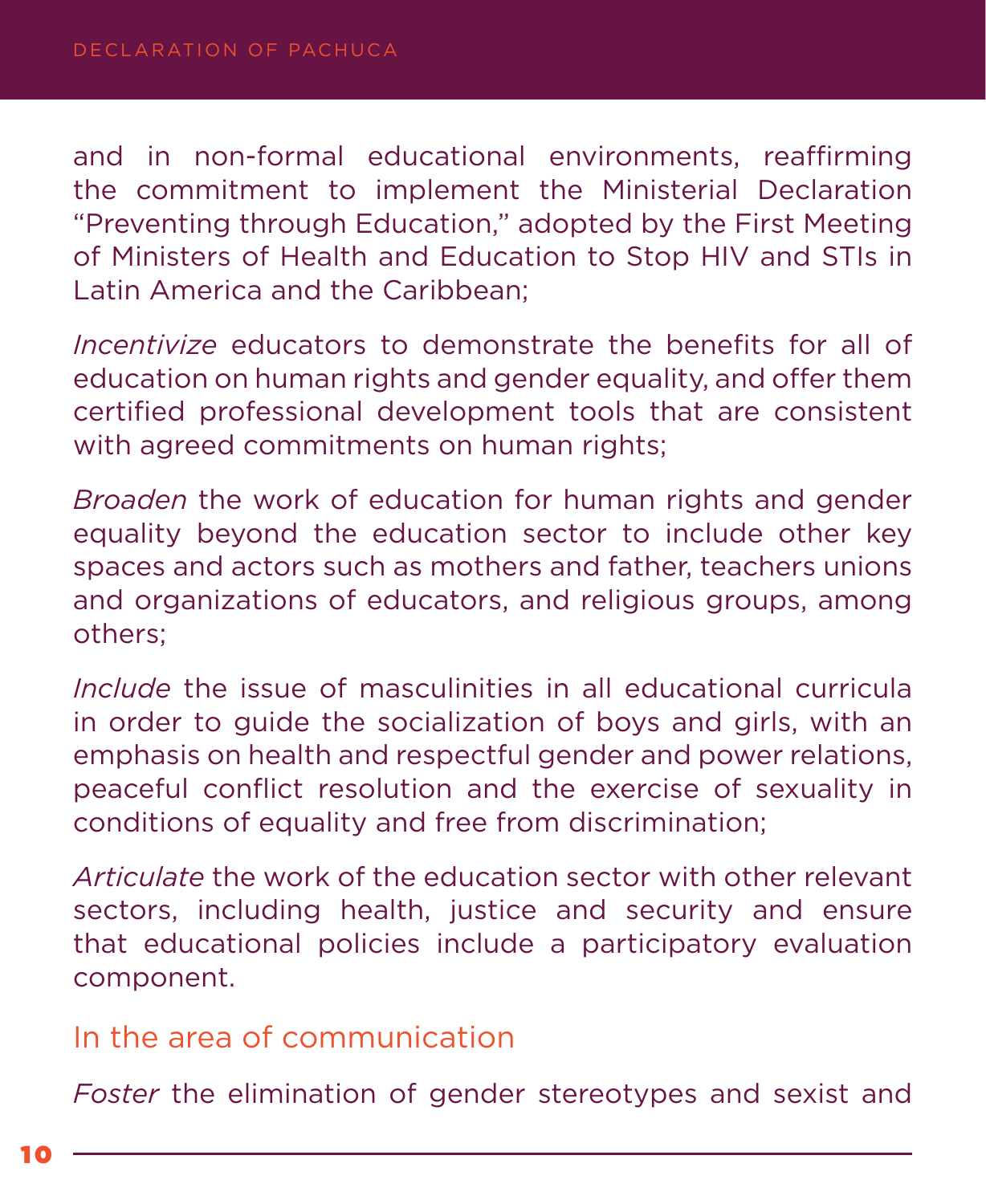discriminatory images and messages in communications media – including both content and publicity, in private and public media - promoting the use of inclusive language on the basis of strategies that promote creativity;

*Foster* the self-regulation of media – including ICTs – and their oversight through autonomous bodies that include citizen participation and, similarly, promote the fulfillment of international norms, respecting both freedom of expression – including the right of women an girls to information and communication – and the right to non-discrimination;

*Promote* gender training from a multi-cultural perspective in the curricula at all levels of journalism, publicity and communication; as well as within enterprises linked to communication; and foster gender certification for these entities;

*Facilitate* sufficient resources for the implementation of programs, campaigns and other actions designed to prevent violence against women and girls in the media; as well as evaluation of the impact of these measures; and that public media provide the example in terms of content that promotes equality;

*Work* with civil society in the task of evaluating the fulfillment of the Belem do Para Convention in relation to communications media, as well as the application of sanctions to sexist publicity and media coverage.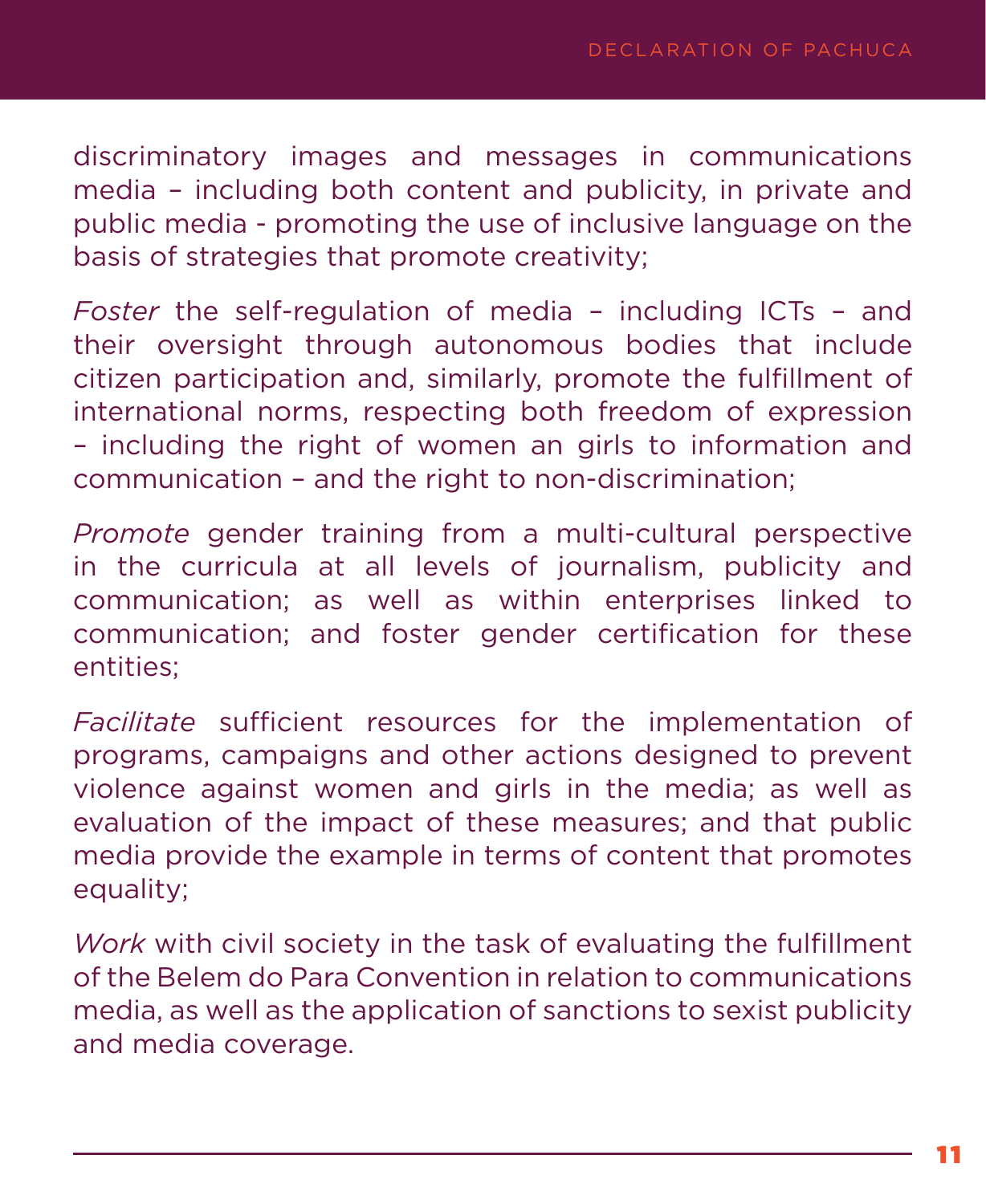# WE REQUEST THAT THE EXECUTIVE COMMITTEE 2013-2015 AND THE EXECUTIVE SECRETARIAT OF THE CIM:

*Follow-up* the recommendations of the Belém do Pará +20 Hemispheric Forum "The Belém do Pará Convention and the Prevention of Violence against Women: Good practices and proposals for the future" through the Platform on Good Practices in the Implementation of the Belém do Pará Convention ([http://www.belemdopara.org\)](http://www.belemdopara.org), by distributing the practices presented during the Forum and compiling and organizing additional information; and

*Strengthen* the utilization of traditional and alternative communications media to increase the visbility of the Belém do Pará Convention and the achievements of its Follow-up Mechanism (MESECVI).